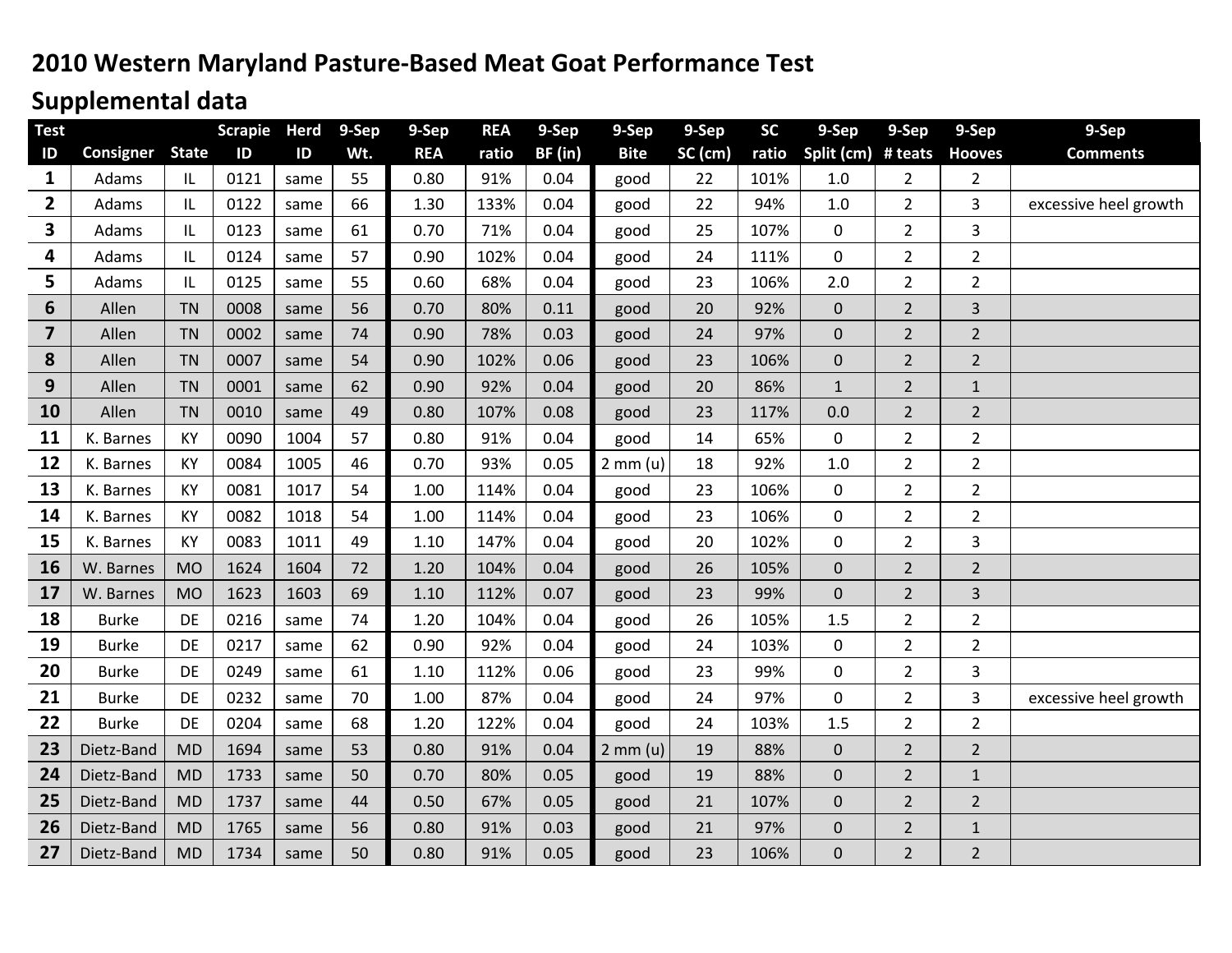# **2010 Western Maryland Pasture-Based Meat Goat Performance Test**

# **Supplemental data**

| <b>Test</b>    |           |              | <b>Scrapie</b> | <b>Herd</b>   | 9-Sep | 9-Sep      | <b>REA</b> | 9-Sep   | 9-Sep       | 9-Sep   | <b>SC</b> | 9-Sep            | 9-Sep          | 9-Sep          | 9-Sep                 |
|----------------|-----------|--------------|----------------|---------------|-------|------------|------------|---------|-------------|---------|-----------|------------------|----------------|----------------|-----------------------|
| $\overline{D}$ | Consigner | <b>State</b> | ID             | $\mathsf{ID}$ | Wt.   | <b>REA</b> | ratio      | BF (in) | <b>Bite</b> | SC (cm) | ratio     | Split (cm)       | # teats        | <b>Hooves</b>  | <b>Comments</b>       |
| 28             | Dennison  | KY           | 0033           | same          | 58    | 0.90       | 102%       | 0.06    | good        | 23      | 106%      | $\mathbf 0$      | $\overline{2}$ | $\overline{2}$ |                       |
| 29             | Dennison  | <b>KY</b>    | 0026           | same          | 56    | 1.10       | 125%       | 0.04    | good        | 21      | 97%       | 0                | 2              | $\overline{2}$ |                       |
| 30             | Dennison  | KY           | 0028           | same          | 66    | 1.00       | 102%       | 0.05    | good        | 26      | 112%      | $\mathbf 0$      | $\overline{2}$ | $\overline{2}$ |                       |
| 31             | Dennison  | KY           | 0024           | same          | 63    | 1.10       | 112%       | 0.06    | good        | 23      | 99%       | 0                | $\overline{2}$ | $\overline{2}$ |                       |
| 32             | Dennison  | KY           | 0025           | same          | 46    | 1.00       | 133%       | 0.03    | good        | 20      | 102%      | 0                | $\overline{2}$ | $\overline{2}$ |                       |
| 33             | Harden    | <b>NC</b>    | 003            | same          | 54    | 1.00       | 114%       | 0.05    | good        | 23      | 106%      | $\mathbf 0$      | $\overline{2}$ | $\overline{3}$ |                       |
| 34             | Harden    | <b>NC</b>    | 001            | same          | 52    | 1.00       | 114%       | 0.03    | good        | 22      | 101%      | $\mathbf 0$      | $\overline{2}$ | $\overline{2}$ |                       |
| 35             | Johnson   | KY           | 0060           | same          | 49    | 0.80       | 107%       | 0.09    | good        | 19      | 97%       | $\mathbf 0$      | $\overline{2}$ | $\overline{2}$ |                       |
| 37             | Johnson   | KY           | 0067           | same          | 43    | 0.70       | 93%        | 0.06    | $2$ mm (u)  | 17      | 87%       | 2.0              | $\overline{2}$ | $\overline{2}$ |                       |
| 40             | Losch     | PA           | 0199           | same          | 78    | 1.30       | 113%       | 0.11    | good        | 23      | 93%       | $\pmb{0}$        | $\overline{2}$ | $\mathbf 1$    | 1 fish teat           |
| 41             | Losch     | PA           | 0210           | same          | 68    | 1.00       | 102%       | 0.04    | good        | 23      | 99%       | 0                | $\overline{2}$ | $\overline{3}$ |                       |
| 42             | Lowe      | PA           | 0204           | W9011         | 66    | 1.20       | 122%       | 0.03    | good        | 26      | 112%      | $\mathbf 0$      | 3              | $\overline{2}$ |                       |
| 43             | Lowe      | PA           | 0206           | W0007         | 65    | 1.20       | 122%       | 0.05    | good        | 23      | 99%       | $\mathbf 0$      | $\overline{2}$ | $\overline{2}$ |                       |
| 44             | Lowe      | PA           | 0208           | W9054         | 66    | 0.90       | 92%        | 0.05    | good        | 22      | 94%       | $\mathbf 0$      | 3              | $\overline{2}$ |                       |
| 45             | Lowe      | PA           | 0205           | W9077         | 66    | 0.90       | 92%        | 0.04    | sl under    | 24      | 103%      | slight           | $\overline{2}$ | $\overline{2}$ |                       |
| 46             | Lowe      | PA           | 0207           | W0001         | 59    | 1.00       | 114%       | 0.04    | good        | 23      | 106%      | $\mathbf 0$      | $\overline{2}$ | $\overline{2}$ |                       |
| 47             | Ozkum     | <b>MD</b>    | 10148          | same          | 46    | 0.80       | 107%       | 0.06    | good        | 20      | 102%      | 0                | $\overline{2}$ | $\overline{2}$ |                       |
| 48             | Ozkum     | <b>MD</b>    | 10149          | same          | 38    | 0.60       | 92%        | 0.08    | good        | 20      | 129%      | $\pmb{0}$        | 4              | $\mathbf{1}$   | cow-hocked            |
| 49             | Ozkum     | <b>MD</b>    | 10070          | same          | 51    | 0.80       | 91%        | 0.04    | good        | 22      | 101%      | $\mathbf 0$      | $\overline{2}$ | $\overline{2}$ |                       |
| 50             | Pinneo    | KS           | 0397           | same          | 64    | 0.90       | 92%        | 0.05    | good        | 24      | 103%      | 3.0              | $\overline{2}$ | $\overline{2}$ |                       |
| 51             | Pinneo    | <b>KS</b>    | 0205           | same          | 67    | 1.00       | 102%       | 0.04    | good        | 23      | 99%       | $\mathbf 0$      | $\overline{2}$ | $\overline{3}$ | excessive heel growth |
| 52             | Pinneo    | KS           | 0433           | same          | 63    | 0.90       | 92%        | 0.04    | good        | 23      | 99%       | $\boldsymbol{0}$ | $\overline{2}$ | $\overline{2}$ |                       |
| 53             | Pinneo    | KS           | 0281           | same          | 55    | 1.00       | 114%       | 0.05    | good        | 23      | 106%      | $\overline{0}$   | $\overline{2}$ | $\overline{2}$ |                       |
| 54             | Pinneo    | <b>KS</b>    | 0299           | same          | 54    | 1.00       | 114%       | 0.04    | good        | 23      | 106%      | slight           | $\overline{2}$ | $\overline{2}$ |                       |
| 55             | Renick    | <b>WV</b>    | 1005           | same          | 76    | 1.30       | 113%       | 0.05    | good        | 25      | 101%      | 3.0              | $\overline{2}$ | $\overline{2}$ |                       |
| 56             | Renick    | <b>WV</b>    | 1006           | same          | 48    | 0.60       | 80%        | 0.04    | good        | 17      | 87%       | $\pmb{0}$        | $\overline{2}$ | $\overline{2}$ |                       |
| 57             | Renick    | <b>WV</b>    | 1007           | same          | 65    | 0.80       | 82%        | 0.04    | good        | 23      | 99%       | 0                | $\overline{2}$ | 3              |                       |